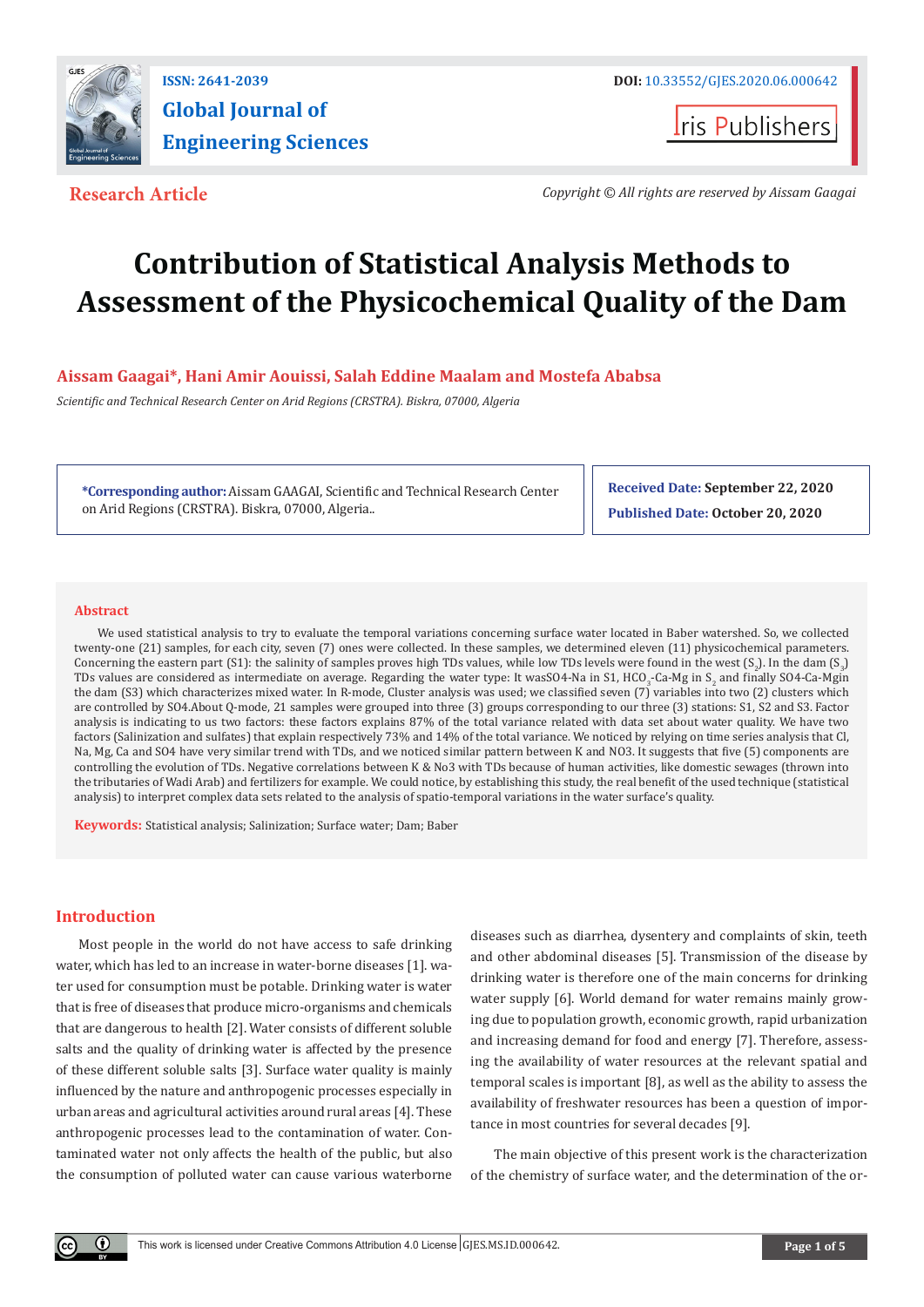igin of chemical elements founded by using two techniques: time series analysis and the multivariate statistical techniques. Our investigation area is located in Algerian South-East. The vast majority of inhabitants (more than 20,000) are concentered in the town of Baber.

#### **Materials and Methods**

#### **Study area**

The study area is located at the downstream of the Wadi (River) Arab. The area of the watershed is 567 km2, Babar dam with a capacity of 54 Mm3 is built to impound the Wadi waters (Figure 1).

#### **Methodology**

The application of multi-variate environmental statistical techniques such as factor analysis (FA), hierarchical ascending classification (CAH) and time series analysis (EN) has increased considerably in recent years for data analysis. and draw useful information [10-12]. Thus, the application of different multivariate statistical techniques can facilitate the interpretation of complex data matrices and the understanding of how to increase the water quality and ecological status of a freshwater system. It also helps to identify possible factors influencing water systems, while being a valuable tool for reliable management of water resources in the area. The objective of this work is to characterize the chemical composition of surface waters and to determine the origin of the chemical elements present using multivariate statistical techniques and the time series. All the statistical computations were made using Excel 2010 (Microsoft Office ®) and STATISTICA 6 (StatSoft, Inc. ®).

#### **Physicochemical analysis**

Monthly surface water was sampled from Wadi Arab and Babar dam, from October 2007 to April 2008 at three stations. The station 1 (S1) and station 2 (S2) are located downstream of urban and industrial discharges and station 3 (S3) is located at the lake of the dam (Figure 1). Total 21 samples (7 from each station) were collected. Samples were analyzed for the major ions. The physico-chemical data that were analyzed are pH, temperature of water (T), Total dissolved solids (TDS), calcium (Ca<sub>2</sub>+), magnesium (Mg<sub>2</sub>+), sodium (Na+), potassium (K+), chloride (Cl-), sulfate (SO<sub>4</sub>2-), bicarbonates  $(HCO<sub>3</sub>$ -), nitrate  $(NO<sub>3</sub>$ -) Table 1. This was achieved using standard methods suggested by the American Public Health Association [13]. The respective ionic balance is generally around 5%.

**Table 1:** Range, mean, standard deviation (SD), of water quality parameters of the Babar dam during 2007–2008.

|                | T              | pH  | <b>TDS</b> | Ca             | <b>Mg</b> | Na    | $\mathbf K$    | CL    | SO <sub>4</sub> | HCO <sub>2</sub> | NO <sub>3</sub> |
|----------------|----------------|-----|------------|----------------|-----------|-------|----------------|-------|-----------------|------------------|-----------------|
| <b>Station</b> | $S1(n=7)$      |     |            |                |           |       |                |       |                 |                  |                 |
| Min            | 3.7            | 7.6 | 2320       | 224.4          | 148.9     | 811.9 | 6.7            | 255.6 | 880             | 190.3            | 50              |
| Mean           | 10.9           | 7.9 | 2837.1     | 261.5          | 168.3     | 908   | 7.7            | 293.2 | 966.1           | 216.6            | 81.4            |
| Max            | 20.5           | 8.1 | 3200       | 284.6          | 194.6     | 1019  | 9.6            | 308.9 | 998             | 262.3            | 120             |
| $\rm SD$       | 5,5            | 0.2 | 285.3      | 20.3           | 17.2      | 73    | 0.9            | 16.9  | 41.3            | 23.5             | 27              |
| Cv(%)          | 51             | 3   | 10         | $\overline{7}$ | 10        | 8     | 11             | 6     | $\overline{4}$  | 10               | 33              |
| <b>Station</b> | $S2(n=7)$      |     |            |                |           |       |                |       |                 |                  |                 |
| Min            | 3              | 7.5 | 700        | 92.1           | 55.2      | 53.3  | 3.8            | 35.3  | 32.5            | 229.4            | 5               |
| Mean           | 10.7           | 7.9 | 917.1      | 110.7          | 72.5      | 66.2  | 5.7            | 57.8  | 38.9            | 262.3            | $10.1\,$        |
| Max            | 20.6           | 8.3 | 1250       | 149.7          | 104.4     | 80.8  | $\overline{7}$ | 71    | 46              | 298.9            | 16              |
| $\rm SD$       | 6              | 0.2 | 210.5      | 18.6           | 15.1      | 11.4  | $1.1\,$        | 12.2  | 4.4             | 26.3             | 3.9             |
| Cv(%)          | 56             | 3   | 22         | 17             | 21        | 17    | 18             | 21    | 11              | 10               | 38              |
| <b>Station</b> | $S3(n=7)$      |     |            |                |           |       |                |       |                 |                  |                 |
| Min            | $\overline{4}$ | 7.4 | 1000       | 120.2          | 71.9      | 490.6 | 6.9            | 113.6 | 650             | 222              | 10              |
| Mean           | 10.9           | 7.8 | 1557.1     | 147.4          | 93.2      | 574   | 7.6            | 158.4 | 726.3           | 303.1            | 42.9            |
| Max            | 20.6           | 8.1 | 1890       | 176.4          | 117.1     | 679.8 | 8.1            | 205.9 | 770             | 384.3            | 90              |
| $\mbox{SD}$    | 57             | 0.3 | 295        | 18.1           | 16.8      | 60.5  | $0.5\,$        | 30.8  | 40.7            | 47.2             | 24.9            |
| Cv(%)          | 52             | 3   | 19         | 12             | 18        | 11    | $\overline{7}$ | 19    | 6               | 16               | 58              |
| Total $(n=21)$ |                |     |            |                |           |       |                |       |                 |                  |                 |
| Min            | 3              | 7.4 | 700        | 92.1           | 55.2      | 53.3  | 3.8            | 35.3  | 32.5            | 190.3            | 5               |
| Mean           | 10.8           | 7.8 | 1770.4     | 173.2          | 111.3     | 516.1 | 6.9            | 169.8 | 577.1           | 260.6            | 44.8            |
| Max            | 20.6           | 8.3 | 3200       | 284.6          | 194.6     | 1019  | 9.6            | 308.9 | 998             | 384.3            | 120             |
| $\rm SD$       | 5.9            | 0.2 | 862.2      | 68.6           | 45.4      | 359.1 | 1.3            | 101.2 | 404.1           | 50.2             | 36.9            |
| Cv(%)          | 54             | 3   | 48         | 39             | 40        | 69    | 18             | 59    | 70              | 19               | 82              |

All values are in mg/l except pH and T (°C).

**Citation:** Aissam Gaagai, Hani Amir Aouissi, Salah Eddine Maalam, Mostefa Ababsa. Contribution of Statistical Analysis Methods to Assessment of the Physicochemical Quality of the Dam. Glob J Eng Sci. 6(4): 2020. GJES.MS.ID.000642. DOI: [10.33552/GJES.2020.06.000642.](http://dx.doi.org/10.33552/GJES.2020.06.000642)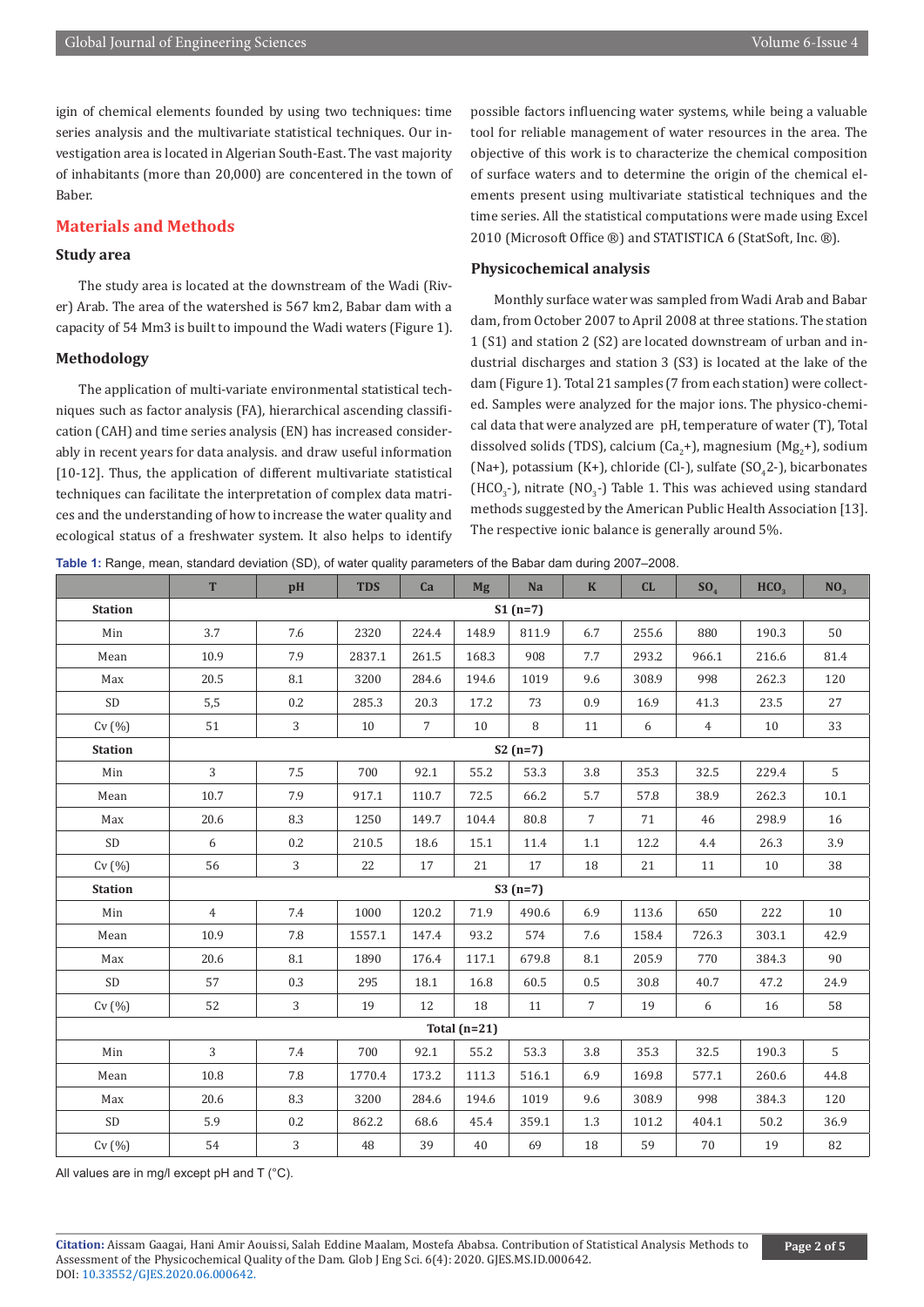

#### **Results and Discussion**

We determined Eleven (11) physicochemical parameters during this study (Table 1). To detrmine the chimical facies of this surface water, the application to diagram of Schoeller Berkaloff demonstrated that the sulfat-calcic is dominate for this all échantillons (Figure 2). The source of the calcium can derive from fertilizer nitrogen who participate to the dissolution of carbonates according to reaction 1 and 2 [14].



$$
NH4 + 202........ No3 + 2H + H20
$$
 (1)

$$
CaCO3 + H + \dots + Ca2 + HCO3.
$$
 (2)

For the sulfate, he can derive from the dissolution of gypsum, anhydrite and halite occur according to reaction 3 [15].

$$
CaSO4 + 2H2O
$$
----Ca<sub>2</sub> + + SO<sub>2</sub> 4 + 2H<sub>2</sub>O (3)

During the study period, the change in water temperature is similar in the three stations and is largely influenced by the general climate of the region. The low temperatures coincide with the cold period and high temperatures coincide with the warm periods. High temperatures correspond to the warm periods while the low temperatures correspond to the cold ones. pH value of water samples varied from 7.4 to 8.9 indicating that water is slightly alkaline in nature. In station S2, pH values are higher than the pH values of the two other stations, this being because of the presence of carbonate formations thatwe found in this part of the field.

Conventionally, the process of buffering calcite and dolomite, are dominant for the pH range 6.5 to 7.5 [16]. For the salinity, the S1 with high TDS (2837.1±285.3 mg/l), S2 with low TDS (917±201.5 mg/l) and S3 with intermediate and average TDS (1557.1±295mg/l) therefore, the salinity can be classified in this order S1>S3>S2. Higher concentration of TDS observed in S1 and S3, due to the impact of solubility of evaporate element as gypsum, anhydrite and halite [17,18]. High concentrations of evaporite elements (Na, K, Cl and  $\mathrm{SO}_4$ ) are recorded at S1 with 908, 7.7, 293.2 and 966.1 respectively. This is mostly due because of the presence of evaporate formations in the concerned area. Another reason for the increase of Na, CI and  $\mathrm{SO}_4$  concentration is related with the effluents input from the industrial and urban sector [19]. It would also be wise to note that the S3 waters are strongly influenced by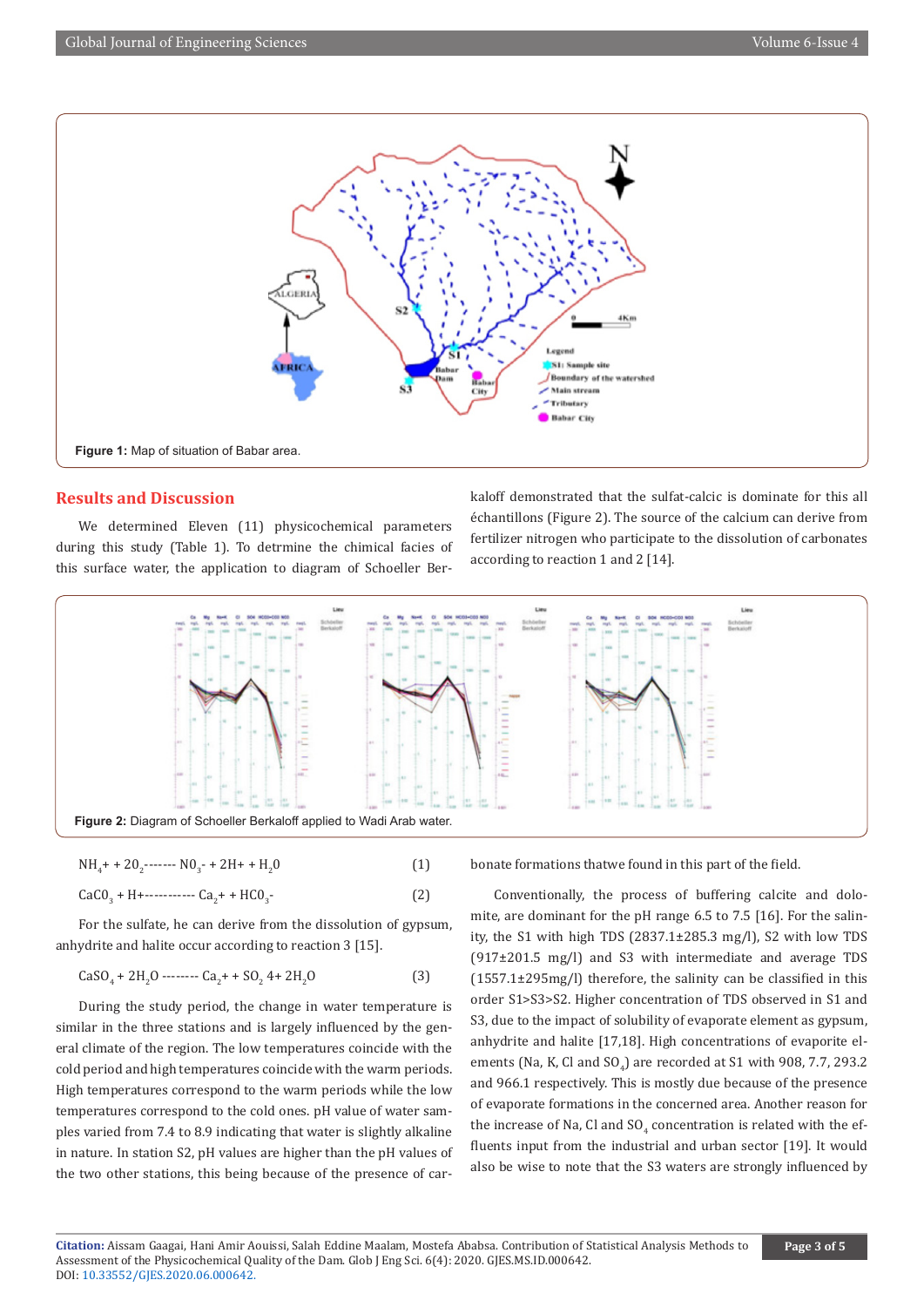those of S1. The Ca and Mg content are greater in S1; this is in connection with the dissolution of gypsum and epsomite. As against the HCO3 concentration which is higher in S2 due to dissolution of carbonates formations. The variation of the concentration of NO3 appears to be similar in the three stations. However, we note that the high values are recorded in periods of drought while low concentrations recorded during floods [20].

#### **Statistical analysis**

In this case study, environmental techniques and time series analysis were used to evaluate temporal variations in surface water in the Baber watershed. The sources of water pollution in the Baber watershed could more probably be derived from industrial and urban wastewater, irrigation activity and mineral weathering. The application of Piper diagram for water surface in the region can show three chemical facies. The water type in S1 is  $SO_{4}$ -Na for S1, in S2 is HCO<sub>3</sub>-Ca-Mg and is  $SO_4$ -Ca-Mg water in the dam. These water types are, in fact, a reflection of the predominant influence of gypsum, anhydrite and halite in the Eastern part of study area. The predominant influence of carbonate material is in the western part of study area and mixed water in the dam. In the cluster analysis (R-mode) seven variables were classified into two clusters controlled by  $\mathop{\rm SO}\nolimits_4.$  These groups are cluster  $1$  with evaporate elements: Na, Cl and K, cluster 2 with carbonate elements: Ca, Mg and HCO3. In Q-mode, 21 samples were classified into three groups. The first group is made up by the samples belonging to the station S1. Second group 2 is represented by the samples belonging to the station S2. The third group is made up by the samples belonging to the station S3. In PCA, the two main principal components explain 87.2% of the total variance. Time series analysis also provided the same results. The autocorrelation shows that TDS, Ca, Mg, Na, K, Cl and  $HCO<sub>3</sub>$  have a strong linear interrelationship, and they are subjected to periodically changing sources. In fact,  $\text{NO}_3$  and  $\text{SO}_4$  are affected by anthropogenic sources, urban action and geological condition. Spectral density functions of Ca, Mg, Na, Cl and  $\mathrm{HCO}_3^+$  has almost similar trend with TDS. It suggests that TDS was affected by these elements and that TDS plays a more vital role on the surface water quality. But the multiple peaks of the spectral density functions of pH, K, SO<sub>4</sub> and NO<sub>3</sub> resulted from the human activity, fertilizer and domestic sewage. The cross-correlations of Ca, Mg, Na, Cl and  $\mathrm{SO}_4$  have very similar trend with TDS and K have similar pattern as NO3. It suggests that five components are the controlling factors of the TDS. K and  $NO_{3}$  represent a negative correlation with TDS, it resulted from the human activity, fertilizer and domestic sewage inputs from the tributaries of Wadi Arab. The results of this study clearly demonstrate the usefulness of the multivariate statistical analysis in hydrochemistry.

#### **Conclusion**

To quantify pollution, environmental techniques and time series analyzes were used to assess temporal variations in surface water in the Babar watershed. Sources of Water Pollution in the

Babar Watershed Could Be Further Derived from Industrial and Urban Wastewater, Irrigation Activities and Mineral Storms. In the group analysis (R mode), seven variables were classified into two groups controlled by  $\mathrm{SO}_4.$  These groups are group  $1$  with evaporated elements: Na, Cl and K, group 2 with carbonate elements: Ca, Mg and  $\mathrm{HCO}_{3}$ . In Q mode, 21 samples were classified into three groups. The first group consists of the samples belonging to the S1 station. The second group 2 is represented by the samples belonging to the station S2. The third group consists of the samples belonging to the S3 station. In the ACP, the two main components explain 87.2% of the total variance. Time series analysis also yielded the same results. The autocorrelation shows that TDS, Ca, Mg, Na, K, Cl and  $\mathrm{HCO}_3^3$  have a strong linear interrelation, and they are subjected to periodically changing sources. Indeed,  $\mathsf{NO}_3^{}$  and  $\mathsf{SO}_4^{}$  are affected by anthropogenic sources, urban action and geological status. The spectral density functions of Ca, Mg, Na, CI and  $\mathrm{HCO}_3^3$  have an almost similar trend with TDS. He suggests that TDS has been affected by these elements and that the TDS plays a more vital role in the quality of surface water. But the multiple peaks of the spectral density functions of pH, K, SO<sub>4</sub> and NO<sub>3</sub> result from human activity, fertilizers and domestic wastewater. The cross-correlations of Ca, Mg, Na, CI and  $SO_4$  have a very similar tendency with TDS. By cons K has a model similar to  $NO_{3}$ . He suggests that five components are the controlling factors of TDS. K and  $\rm NO_3$  are negatively correlated with TDS, resulting from human activity, fertilizers and domestic sewage from tributaries of Oued El Arab. The results of this study clearly demonstrate the utility of multivariate statistical analysis in hydrochemistry.

#### **Acknowledgement**

None.

#### **Conflict of Interest**

No conflict of interest.

#### **References**

- 1. TWAS (2002) Safe drinking water, the need, the problem, solutions and action plan. 3rd World Academic of sciences, Italy, pp. 8-12.
- 2. Lamikanra A (1999) Essential Microbiology for students and Practitioners of Pharmacy, Medicine and Microbiology. 2nd Edn. Amkra books, 406 p.
- 3. Sonawane VY, Khole AM (2010) Water quality of some drinking waters in Parbhani city: A case study. J Chem Pharmaceut Res 2: 104-107.
- 4. Ayeni AO, Balogun II, Soneye ASO (2011) Seasonal assessment of physico-chemical concentration of polluted urban River: A case of Ala River in south western Nigeria. Res J Environ Sci 5: 21-35.
- 5. Bhardwaj RM (2005) Water quality monitoring in India achievements and constraints. International work session on water statistics, Vienna 2: 20-22.
- 6. [Ahmed TK, Tahir SS, Rauf N \(2004\) Bacteriological analysis of water](https://scialert.net/abstract/?doi=pjbs.2004.662.666) [collected from different dams of Rawalpindi/Islamabad region in](https://scialert.net/abstract/?doi=pjbs.2004.662.666) [Pakistan. Pak J Biol Sci 7\(5\): 662-666.](https://scialert.net/abstract/?doi=pjbs.2004.662.666)
- 7. GWP (Global Water Partnership) (2009) A handbook for Integrated Water Resources Management in Basins.